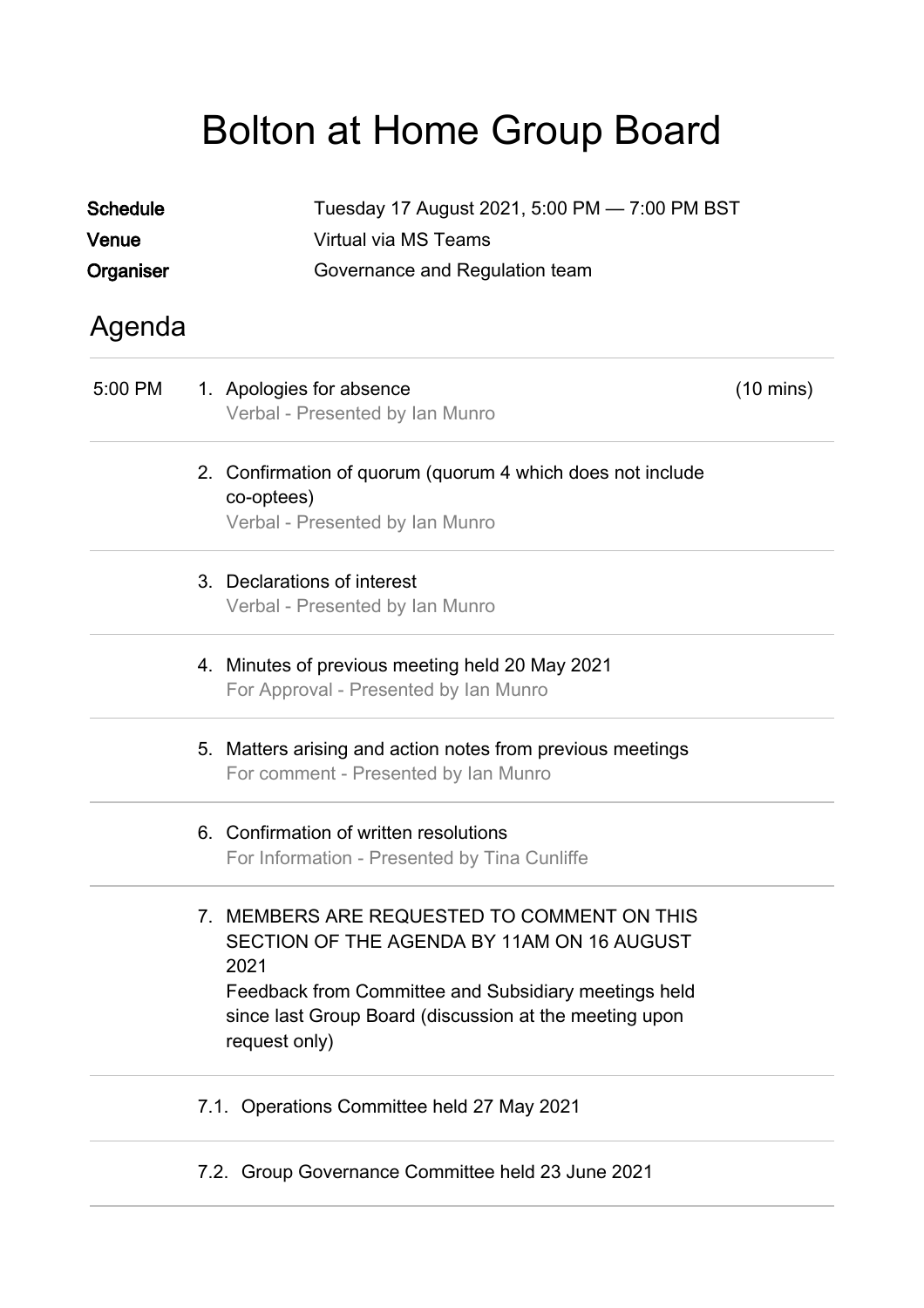| 5:55 PM | 14. Financial monitoring report quarter 1 2021/22                                                                                 | $(10 \text{ mins})$ |
|---------|-----------------------------------------------------------------------------------------------------------------------------------|---------------------|
|         | 13. Group health and safety report quarter 1 2021/22<br>For Approval - Presented by Caroline Fraser                               |                     |
|         | 12. Commercial subsidiaries performance report to Group<br>Board quarter 1 2021/22<br>For Approval - Presented by Caroline Fraser |                     |
| 5:40 PM | 11. Strategic performance report to Board quarter 1 2021/22<br>For Approval - Presented by Caroline Fraser                        | $(15 \text{ mins})$ |
| 5:25 PM | 10. Group treasury management policy and strategy<br>For Approval - Presented by Edward Mellor                                    | $(15 \text{ mins})$ |
|         | 9. Updates on Trinity project and Re-financing Sub-Group<br>Verbal - Presented by Noel Sharpe and Edward Mellor                   |                     |
| 5:10 PM | 8. Group CEOs update<br>Verbal - Presented by Jon Lord                                                                            | $(15 \text{ mins})$ |
|         | 7.10. Operations Committee held 12 August 2021                                                                                    |                     |
|         | 7.9. Arcon Board held 10 August 2021                                                                                              |                     |
|         | 7.8. Starts with you Board held 3 August 2021                                                                                     |                     |
|         | 7.7. R-haus Living Board held 27 July 2021                                                                                        |                     |
|         | 7.6. Stonecross Homes Board held 26 July 2021                                                                                     |                     |
|         | 7.5. Group Development Committee held 26 July 2021                                                                                |                     |
|         | 7.4. Maxmedia Board held 22 July 2021                                                                                             |                     |
|         | 7.3. BH HR Committee held 23 June 2021                                                                                            |                     |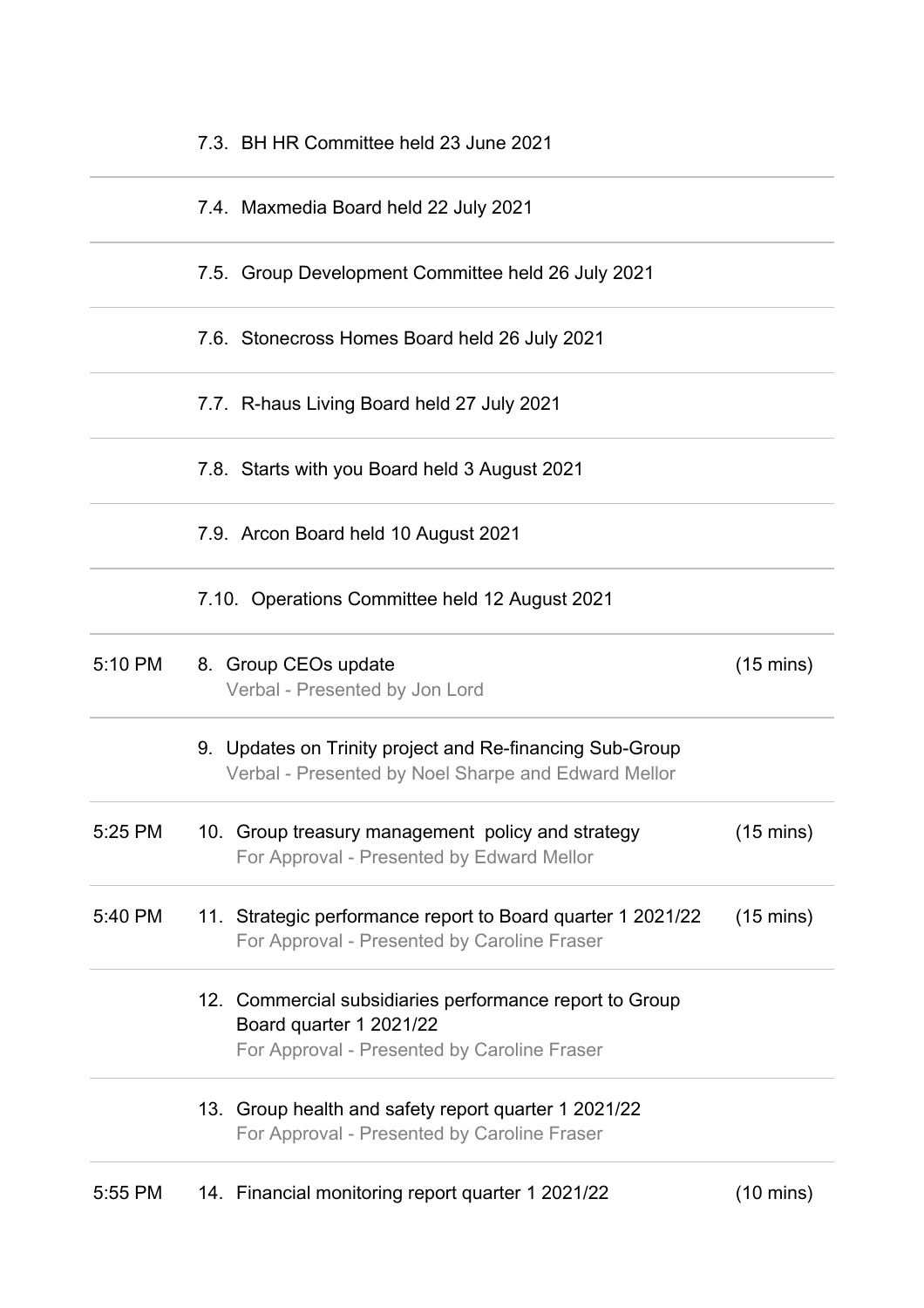|         | For Approval - Presented by Alison Foster                                                                                                                      |                    |
|---------|----------------------------------------------------------------------------------------------------------------------------------------------------------------|--------------------|
| 6:05 PM | 15. MEMBERS ARE REQUESTED TO COMMENT ON THIS<br>SECTION OF THE AGENDA BY 11AM ON 16 AUGUST<br>2021<br>To be approved as one item at the meeting (discussion at | $(5 \text{ mins})$ |
|         | the meeting upon request only)                                                                                                                                 |                    |
|         | 15.1. Compliance with relevant law update<br>For comment - Presented by Governance and Regulation team                                                         |                    |
|         | 15.2. Bolton at Home's Annual General Meeting 2021<br>For Approval - Presented by Tina Cunliffe                                                                |                    |
|         | 15.3. Group development programme update quarter 1<br>2021/22<br>For comment - Presented by Dominic Conway                                                     |                    |
|         | 15.4. Review of shared ownership policy<br><b>Presented by Paul Philbin</b><br>For Approval                                                                    |                    |
|         | 15.5. Starts with you reserves policy<br>Presented by Hayley Hulme<br>For Approval                                                                             |                    |
|         | 15.6. Group Board forward planning timetable<br>For comment - Presented by Governance and Regulation team                                                      |                    |
| 6:10 PM | 16. Key messages to communicate to<br>Committees/Subsidiaries/staff, including publicity requests<br>Verbal - Presented by Ian Munro                           | $(5 \text{ mins})$ |
|         | 17. Any health and safety issues/new risks identified from the<br>meeting<br>Verbal - Presented by Ian Munro                                                   |                    |
|         | 18. Reflections on the meeting, eg. appropriateness of<br>agenda/quality of papers/quality of discussion and<br>debate/behaviours, etc.                        |                    |